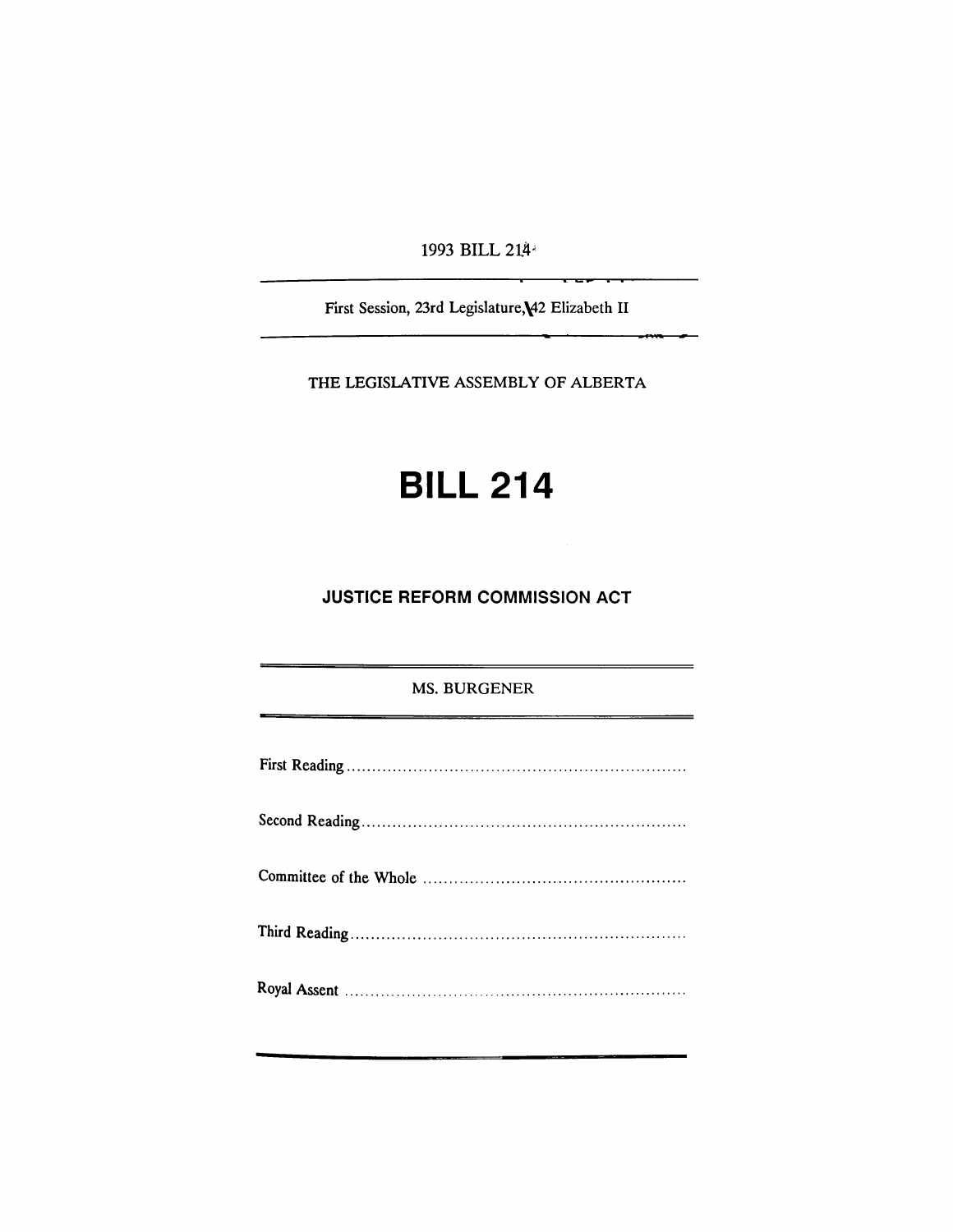*Bill 214 Ms. Burgener*

## **BILL 214**

#### 1993

#### **JUSTICE REFORM COMMISSION ACT**

*(Assented to* , 1993)

HER MAJESTY, by and with the advice and consent of the Legislative Assembly of Alberta, enacts as follows:

Purpose 1 The purpose of this Act is to establish a Commission to review the system of justice of the Province of Alberta and make recommendations to make it accessible, understandable, relevant and efficient for all those it seeks to serve.

Definitions  $2(1)$  In this Act:

(a) "Commission" means the Justice Reform Commission,

(b) "Member" means a member of the Justice Reform Commission,

(c) "Minister" means the Minister of Justice.

Apphoation  $3(1)$  Unless it is expressly declared by an Act of the Legislature that it operates notwithstanding this Act, this Act will take precedence in interpretation and application over any Act, regulation, rule or other provision.

(2) This Act binds the Crown.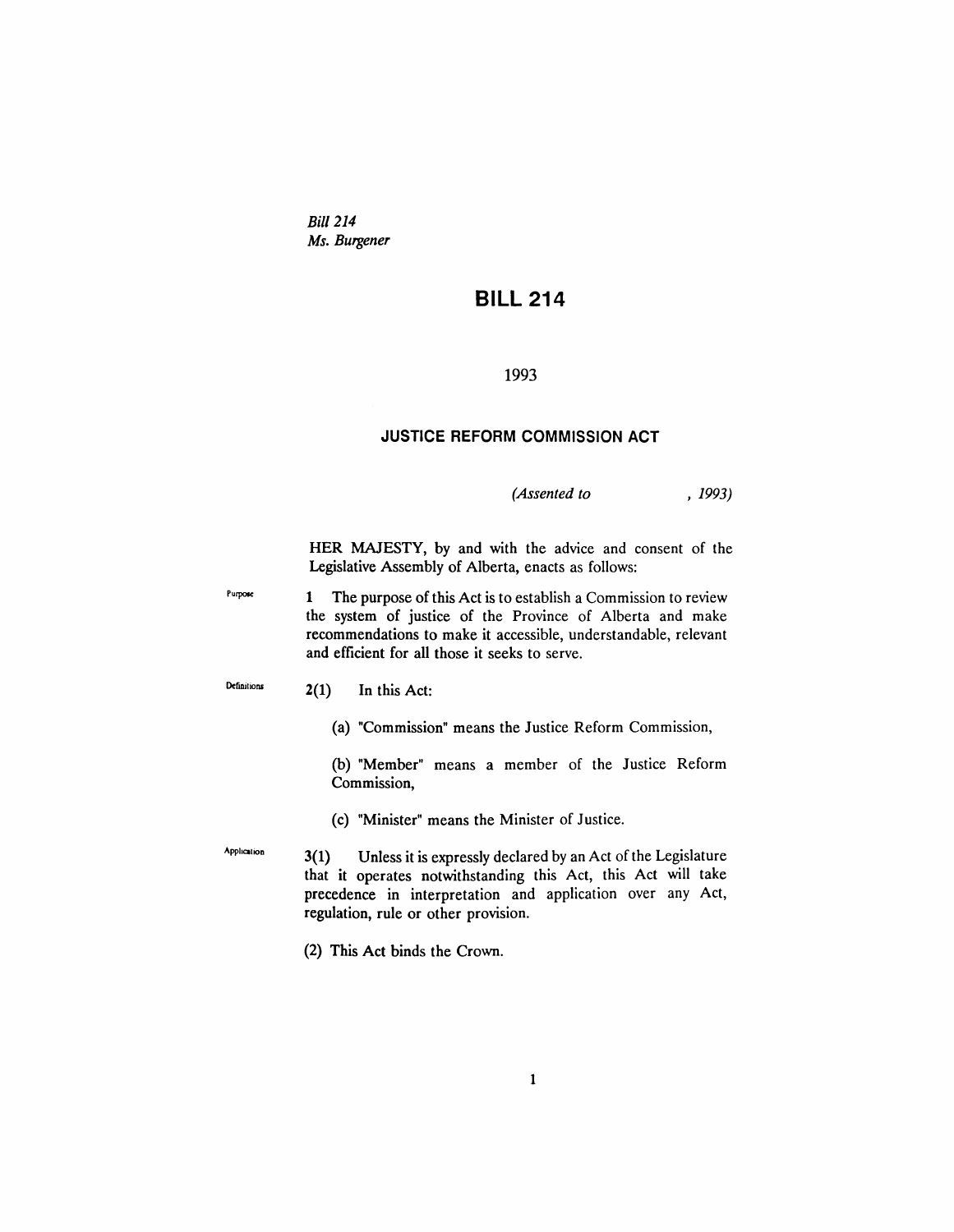#### JUSTICE REFORM COMMISSION

4(1) There shall be a commission to be known as the "Justice Reform Commission" which shall consist of at least 5 members appointed by the Lieutenant Governor in Council.

(2) The Lieutenant Governor in Council shall appoint at least one member to the Commission from each of the following:

(a) an active judge or justice of the Judiciary,

(b) a member of the Law Society of Alberta in good standing,

(c) an educator from a school, college, university or technical institute in Alberta other than an educator from the Faculty of Law or one holding qualifications in the study or practice of law,

(d) an individual holding qualifications in, or practising in the field of Public Administration,

(e) a private citizen.

(3) The Minister will designate one of the members of the Commission chosen from the Judiciary as Chief Commissioner of the Commission.

(4) The Commission expires after submitting its final report to the Minister pursuant to section 11.

Administration

5(1) The Commission is responsible to the Minister for the administration of this Act.

(2) Funding for the Commission will be made available from public revenues appropriated for that purpose.

Functions  $6(1)$  It is the function of the Commission:

(a) to advance the principle that every person is equal before the law and in their opportunity to access the justice system at an affordable cost,

(b) to promote the understanding of, acceptance of and compliance with the laws in both public and private sectors,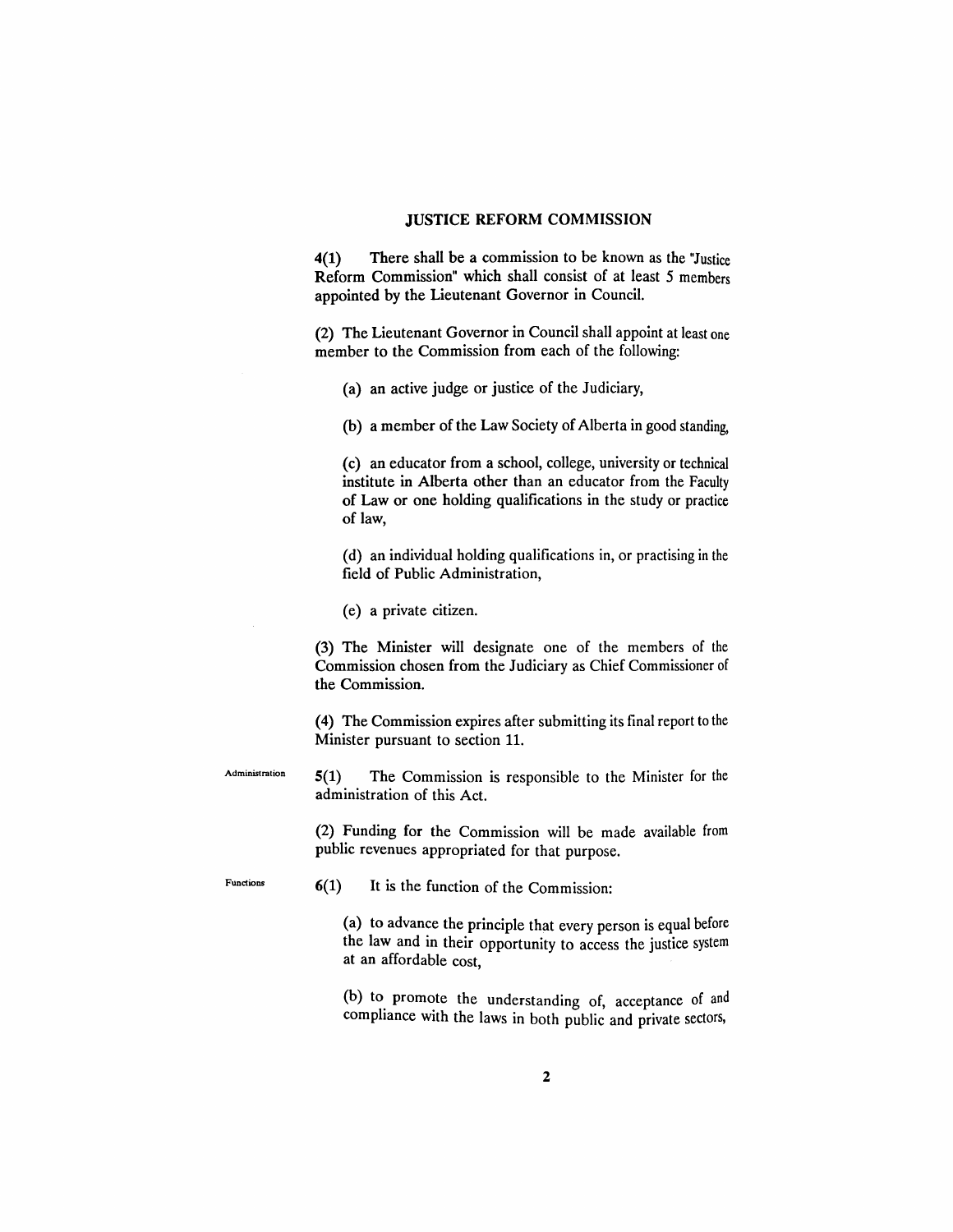(c) to review the present court system with a view to expediting court process and processing alternate forms of settlement, negotiation and mediation,

(d) to investigate, research, develop and conduct educational programs designed to develop a strategy for implementation of plain language in the justice system,

(e) to make available information and other resources to the Department of Education to enable it to distribute such information to schools to educate children about legal institutions and the justice system.

#### ENFORCEMENT

7 The Commission may in its discretion:

Powen

(a) arrange public hearings to be held throughout Alberta,

(b) order the establishment of a public inquiry in which each member of the Commission shall have the powers of a Commissioner appointed under the *Public Inquiries Act,* and to which the *Administrative Procedures Act* will apply,

(c) refer to the Court of Queen's Bench any question of law for its opinion, including a question based upon possible recommendations of the Commission should they be implemented in legislation,

(d) order the production of records or other documents, which may be relevant to an investigation.

- Confidential 8 All testimony, materials and information received during the Commission's investigations shall be treated as private and confidential and may only be released with the joint consent of the Chief Commissioner and the Minister.
- Delegation 9 The Commission may create subcommittees and delegate any of its functions or duties, except the duty to report to the Minister.
- **Staff 10** The Minister may appoint employees pursuant to the *Public Service Act* to assist in the administration of the Commission's duties, provided funds are allocated to that purpose by the Legislature.